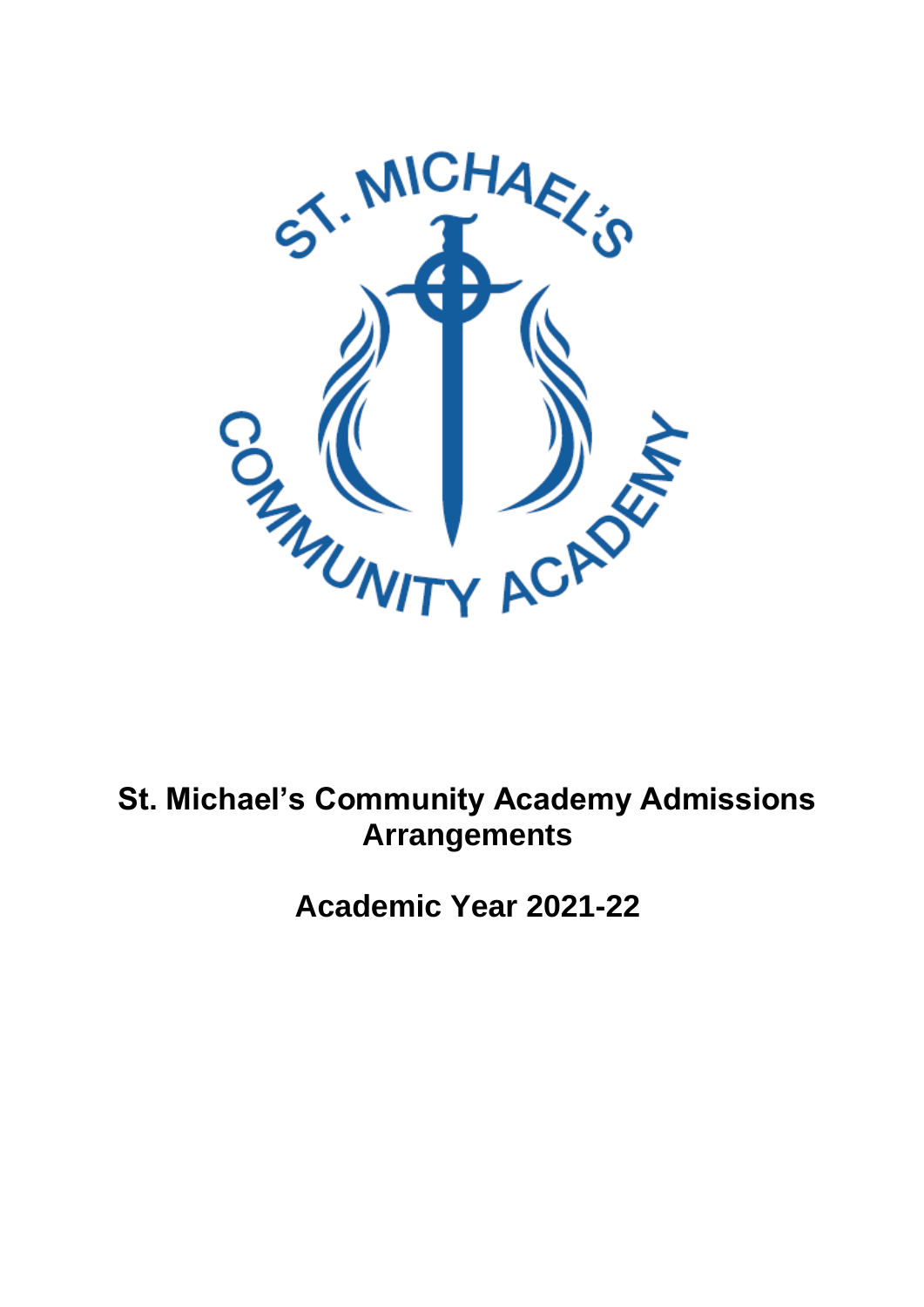# **St Michael's Community Academy Admissions Policy 2021 – 2022**

At St Michael's Community Academy the children are offered an exciting, fun and creative curriculum with emphasis placed on the basic skills of learning, creative arts and sports. In addition to gaining language, mathematical and scientific skills your child will also be encouraged to build confidence, develop self-reliance, learn to make decisions and develop the ability to articulate feelings and ideas.

We believe in the importance of the development of the children's social skills and we encourage our children to develop self-discipline, show respect for all other people and for their surroundings. Childhood is a very special time, in working together we can ensure that your child learns and grows in an exciting, challenging, happy and caring environment.

St Michael's Community Academy is part of the St. Bart's Multi-Academy Trust however our Admission Policy for the academic year mirrors the Department for Education School Admissions Code (December 2014)

### **See:**

https://www.gov.uk/government/uploads/system/uploads/attachment\_data/file/38938 8/School\_Admissions\_Code\_2014\_-\_19\_Dec.pdf

# **Applying for Admission to Reception**

Parents wishing to apply for a place at St Michael's Community Academy must apply through **Cheshire East Admissions** by the published closing date.

Information on how to apply and deadlines can be located on the Cheshire East Website at <http://www.cheshireeast.gov.uk/schools/admissions/admissions.aspx>

Reception class children will be offered a full-time place to start in the September of the academic year in which they will be five. Each academic year begins on 1st September and ends on 31st August the following year.

The maximum number of new children we can accept each year is 60 (Published Admission Number – PAN). If there are more applications than places available the school's board of Governors, who are the Admissions Authority for St Michael's Community Academy, will operate the following oversubscription policy to determine the order of priority for places accordingly:

#### **Oversubscription Criteria:**

Where more applications are received than there are places available, after children with Education, Health and Care (EHC) plans, priority for admission will be based on the oversubscription criteria as follows:

# **1.) 'Cared for Children' and Children who were 'Previously Cared for'.**

A 'cared for child' is a child who is in the care of a local authority or provided with accommodation by that local authority (as defined in section 22 of the Children Act 1989).

Children previously 'cared for' are children who were 'cared for' as defined above, but immediately after being 'cared for' became subject to an adoption, child arrangements order (formerly residence order), or special guardianship order. A child arrangements order is as an order settling the arrangements to be made as to the person with whom the child is to live under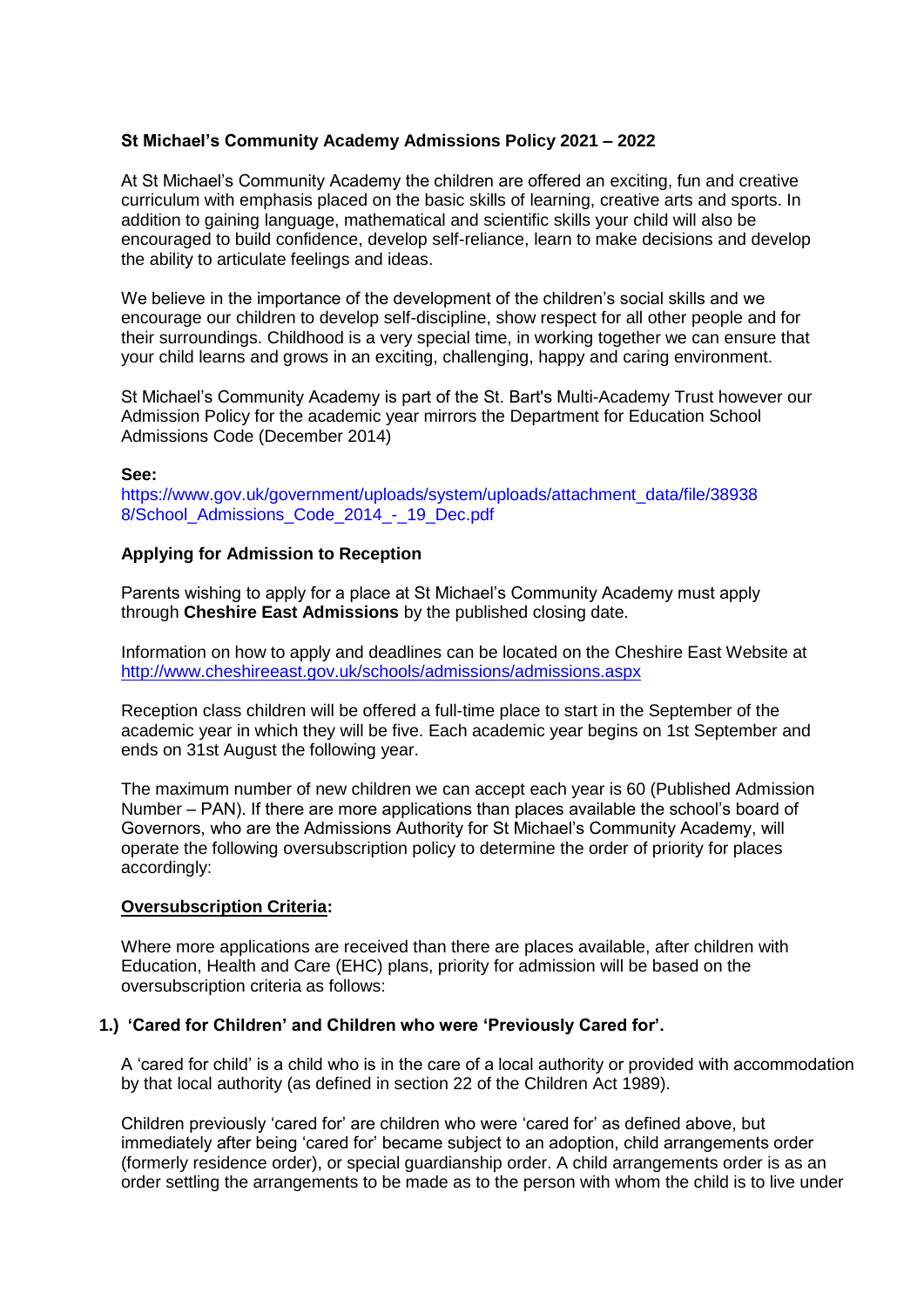section 8 of the Children Act 1989 amended by Children and Families Act 2014. Section 14A of the Children Act 1989 defines a 'special guardianship order' as an order appointing one or more individuals to be a child's special guardian (or special guardians). This includes children who appear to (in the view of the admissions authority) have been in state care outside of England and ceased to be in state care as a result of being adopted.

**2.) Siblings** – The child has a sibling at the school who will still be attending St. Michael's once the child has started.

Siblings are considered to be those children who live at the same address and either:

• Have one or both natural parents in common

**OR**

 Are related by a parent's marriage or related by parents living as partners at this Address

**OR**

Are adopted or fostered by a common parent

**OR**

 Children not adopted, fostered or related by a parent's marriage or with one natural parent in common, who are brought together as a family by a same sex civil partnership and who are living at the same address, are also considered to be siblings.

We do not include cousins within our definition of siblings.

- **3.) Children resident within the designated catchment area of St Michael's Community Academy.** Children will be classed within this criterion if they and their parents/carers are resident within the area served by St Michael's Community Academy. If a child lives with **parents with shared responsibilities**, each for part of the week, the 'home address' will be the one at which the child is resident for the greatest part of the school week. Where this is equally shared, the home address will be the one used when applying for child benefit.
- **4.) Pupils living nearest to the school** measured using an Ordnance Survey address-point system which measures straight line distances in miles from the address point of St Michael's Community Academy to the address point of the place of residence.
- **5.)** Pupils who have previously attended St. Michael's Nursery in the year prior to starting Reception up to the end of the Summer term (i.e. with no breaks in attendance).

The admission of pupils with a statement of **Special Educational Needs/EHCP** is dealt with by a separate procedure. Such children will be admitted to the Academy if this school is named on the relevant documentation. This is a statutory entitlement under Section 324 of the Education Act 1996.

#### **Appeals:**

Parents who wish to appeal against the Governors' decision not to offer a place to their child must do so by completing an Appeal form available from the school and returning this